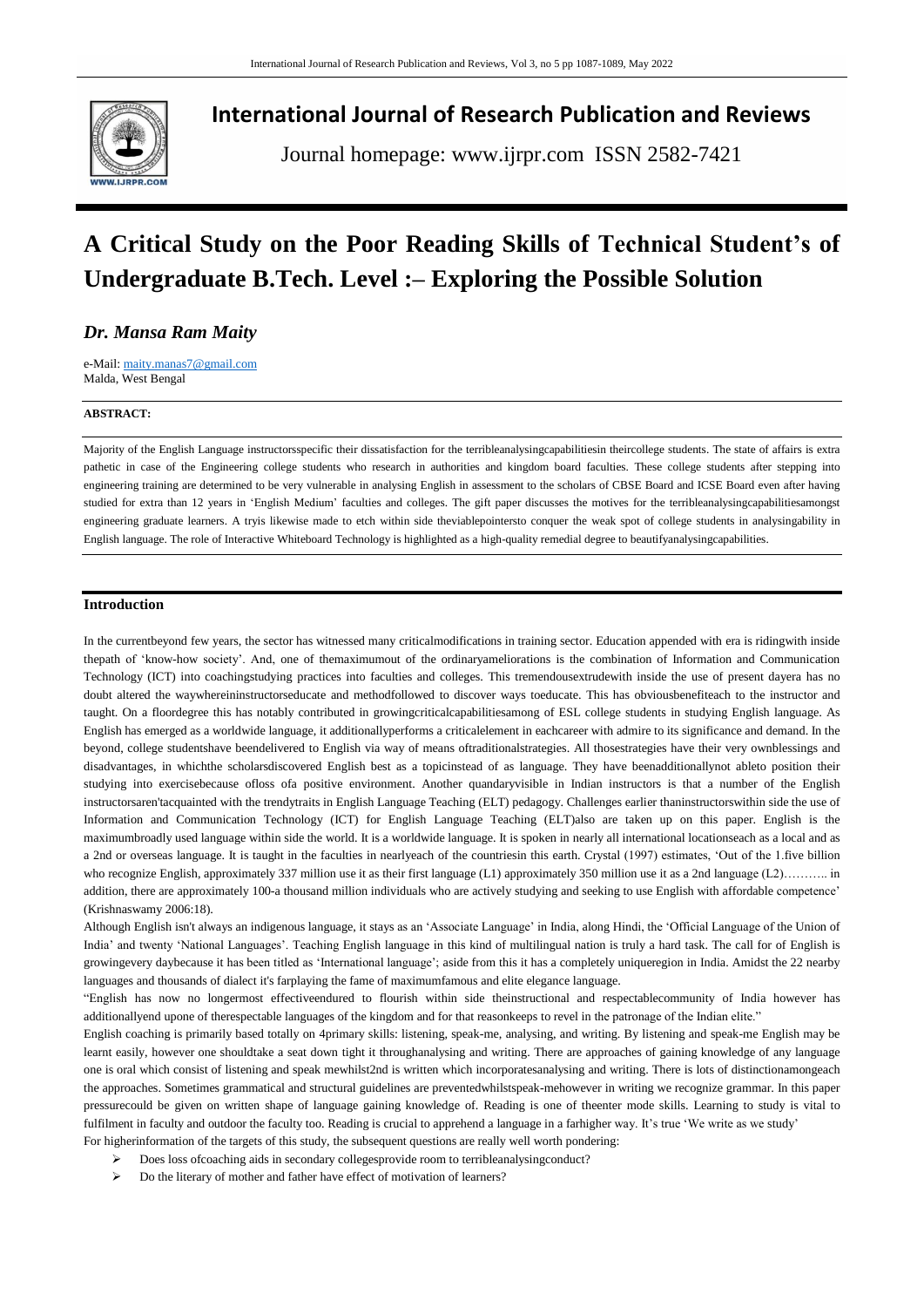- Does the mind-set of the learner determineanalysingconduct?
- Does low intelligence have an effect onperformance in analysing?
- Does awfulcoachingtechniquesutilized bytrainer"s causeterribleanalysingconduct among college students?

In this contemporary technologically superior world, analysing deficiency locations one at a downside as maximum of the statistics that one wishes to hold oneself abreast with the expert comrades" needsappropriateanalysing skills. Reading, just like thedifferentassociated skills- Listening, Speaking and Writing bureaucracypart of a complicatedstatistics processing system. Reasons for terribleanalysing skills – Though the overallcriticism is mind-set of apathy in the direction ofanalysing, there are numerouscriticalreasons that causeterribleanalysing skills. Thus interplay and interview with many college students who got here from distinctcountryforumsbelow the aegis of 1 institute it becomedetermined that there had beennumerousmotives why they vulnerable in English analysing skills. These motiveshad beenassociated withnumerouselements like environment, resources, vernacular coaching, college students" mind-set etc.

Following are a fewmaximumstatedmotivesvia way of means ofthe scholars –

- Lack of English instructors who had beennow no longergeared up with sound know-how of English
- Limited publicity as English isn't always practiced at domestic or in environment
- English analysing is completedbest in facultywithin side the English length and that to seldom due to the facttrainerwill paygreaterinterest to differentphysical activities as well
- Most of the time instructors and college students are sureto stay busy in differentphysical activities like question  $\&$  answer, word  $\&$ meaning, writing comprehension etc. in place of giving pressure on analysing and reviewing.
- The exercise of treating and coaching English as a "subject" in place of taken as language gaining knowledge of process
- Reading isn't alwayscompletedat thenormal basis
- The loss ofexercise make the scholarsterrible in analysing English
- Lack of hobby of instructors in analysing as they assume it pointless for a subjective path
- Importance of Reading talentbecome undermined within side theauthorities and country board path curriculum.
- Very confinedphysical activities on analysingwithin side the prescribed "Textbook/s"
- Fear and hesitation of academically terriblecollege students makes them weaker in analysing
- Insufficient steerage for analysingexercise

Various techniqueswerefollowedto enhance the analysingability in English however theend resultisn't always satisfactory. Students studyhandiest to byskip the checks and now no longer to domesticateanalysingaddiction or enhanceanalysingability. It is likewisevital for the scholars and instructors to understand that over dependence at the "Notes" within side the prescribed textbooks hampers the development of analysingability. Technology has additionally been included in the collegesto enhance the analysingability of the scholars. But the primarytrouble is associated with their propersteerage from trainer side. If trainercould makeanalysingexciting then handiestcollege students can take hobby in analysing. IWB is this kind ofdevice which makes gaining knowledge ofexciting and innovative, on thisappreciateit couldbeautify the analysingability of college students.

#### **Information Communication Technology (ICT)**

In order to introduce Information and communication Technology (ICT) in English Language Teaching (ELT), some oftechniques and techniques are suggested. Many of thosetechniquesrentgenerally used equipmenttogether withphrase processing, information base, and unfold sheet or browser applications. Internet-geared up phones, hand-held computers, virtual cameras, MP3 players, stressed rooms with cameras for photographing whiteboards, so college students can get hold of the pictures as virtualdocuments etc. Research has oftenshowedthat scholarsstudyhigherwhilethey may becompletely engaged and that multisensory, hands-on gaining knowledge of is the excellentmanner to have interaction them.

English language instructors are going throughissue in nearlyeachnation to make their pupildiscover ways tostudy a language correctlyto presenthigherend result. Teaching English language in a multilingual nation in India it is a difficult task. Much has been performedwith the aid of using the educationist to enhance the analysing of the scholars in the collegeshowever theend resultisn't always satisfactory. Most of the scholars who surpassed their senior secondary aren'tcapable ofstudy out easycommandswhich can betypically written at thebureaucracy which they want to fill to sign in in any frontexamination or college. Recently, an awful lot has been stated and promised approximately the potentiality of IWB in language coaching in one-of-a-kind countries. Teaching analysing English language is the call for of the hour and the purpose of this studies is, too, observe the effect of IWB Technology in improvinganalysingability in English language gaining knowledge of and to assistinstructors to discover away tobeautifyanalysing English after theydepart school. This studies investigated the mannerwherein IWB drawscollege students to study more.

#### **Interactive Whiteboard (IWB)**

Interactive Whiteboard (IWB)isn't always very new to a fewelements in India howeverby and largeit's miles in toddlerdegreewithin side the country. It has entered the training sectors at a fast pace, in particular the personalinstructional institutes and schools. This era, in language learning, is in speedydevelopingsegmentwithin side thewhole country. This era works on contactdisplayera. A massive whiteboard is attached to a laptop and a projector boththrough wires (USB) or wirelessly (blue tooth). This large white displayturns intostaywhilst projector projected the computer of laptop on it.

Anything that may befinished on a laptoprevealmay be replicated at the interactive white board. Ainstructor can styleattractiveinstructions in a couple ofmethods. Image lengthand site can alternate with aneasycontact to the display. This era makes the one-laptoplecture room a practicableacademic model.

One can manage the laptopthrucontacttouchy board. Commands may be given bothvia way of means of finger or a unique pen referred to as stylus. This board is referred to as interactive as it's milesconnected with audio-video systemin addition to multi consumer sensitivity approach in it. It is